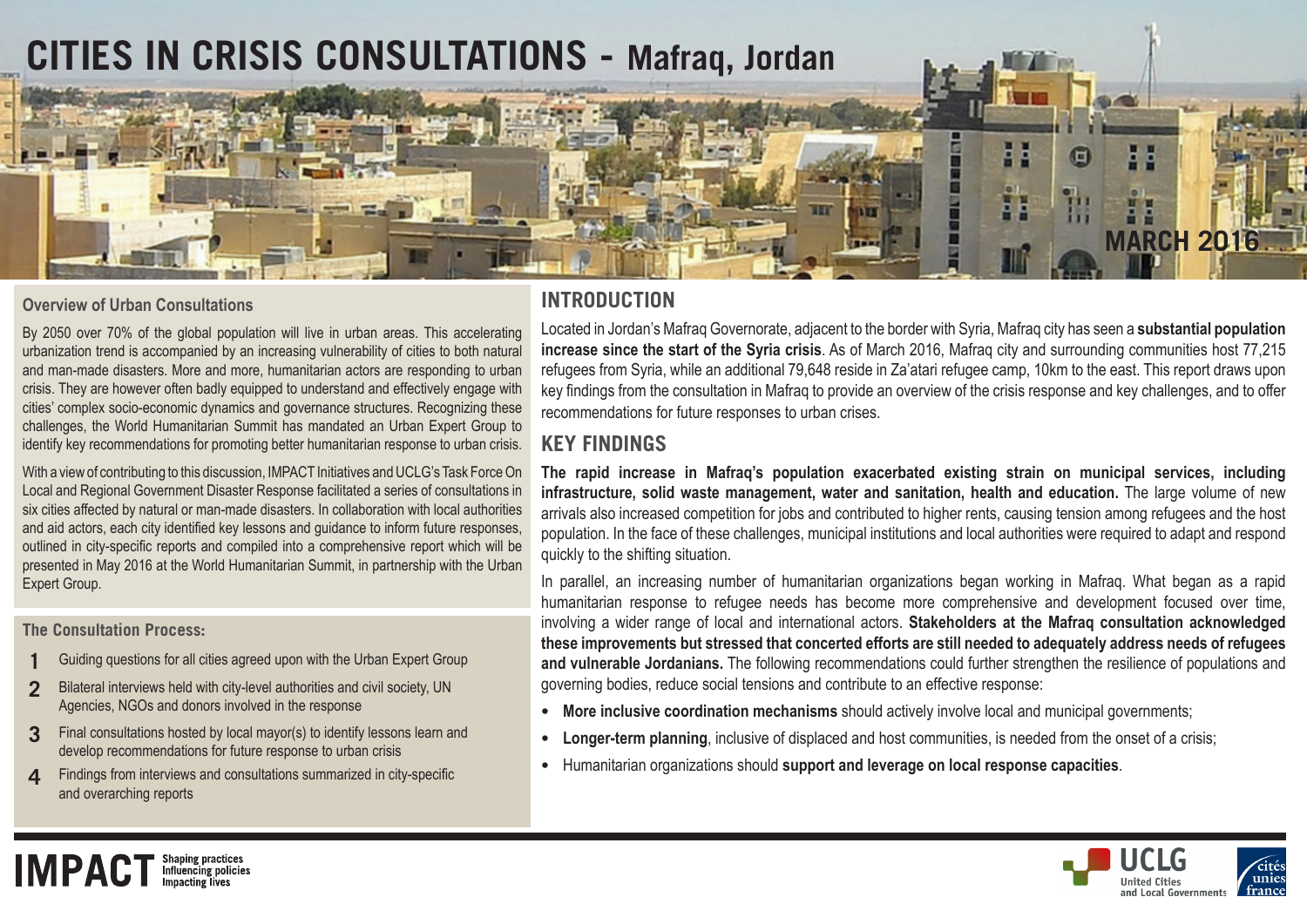# **Crisis Overview**

### **2011-2012: Syrian refugees begin to arrive in Jordan**

Syrian refugees began to arrive in 2011, rising to 117,321 registered refugees in Jordan by the end of 2012. International aid agencies provided emergency assistance to refugees, focusing mainly on camps.

### **2013-2014: Shifting the focus to address the needs of host communities**

As conflict continued, the impact of large scale displacement to Jordanian communities began to receive more attention. The Jordanian Government introduced several measures, including requiring that at least 30% of all aid should reach Jordanian beneficiaries. The Jordan Response Plan 2015, presented in late 2014, sought to consolidate the response into one national planning and coordination framework and promote sustainable, resilience-based programming that combines refugee needs with development goals.

### **2015-2016: Moving towards resilience planning**

The past year has seen a more concrete shift towards more sustainable, development-based programming, incorporating both Jordanians and Syrians. 2015 also saw improved coordination and cooperation among aid actors and between humanitarian responders and local government bodies. Positive steps were taken to empower municipalities and ensure all relevant stakeholders can inform decisionmaking.

# **KEY CHALLENGES ENCOUNTERED IN MAFRAQ**

- **1 In the early stages of the crisis the response was hindered by a general lack of preparedness and by the resource and capacity constraints of municipal stakeholders:**
	- **•** Lack of contingency planning at all levels resulted in an ad-hoc approach to humanitarian response in the early stages of the crisis. This delayed the development of more comprehensive plans and contributed to challenges in coordination and targeting.
	- **•** Due to limited resources and capacity, municipal stakeholders initially relied on external support to meet the needs resulting from the refugee influx. The resulting lack of ownership and oversight of the response contributed to suboptimal targeting of aid, and in turn local community tensions.

### **2 The initial response by humanitarian organizations was driven by short-term funding:**

- **•** A proliferation of short-term, refugee-focused funding opportunities made it difficult for humanitarian responders to look beyond lifesaving needs and meant that more comprehensive, longer-term resilience programming was more difficult to prioritize at the start of the crisis.
- **•** The initial focus on refugee needs led to perceptions that aid was being unfairly distributed and excluding vulnerable Jordanians, raising the potential for tensions between Jordanians and Syrian refugees.

# **3 Limited coordination at the beginning of the crisis led to inefficient targeting of assistance and poor communication between aid actors and local and national government counterparts:**

- **•** Challenges in coordination between responders at the beginning of the crisis led to duplication of activities in some cases, and contributed to inefficient targeting of aid.
- **•** Humanitarian actors faced difficulties identifying which government counterparts to engage with at various stages of the planning process, often causing confusion and delays in project implementation. In some circumstances, limited understanding of local structures left aid actors navigating multiple official procedures simultaneously, increasing the potential for coordination problems and misunderstandings.
- **•** Local actors, including municipal and governorate-level administration and community-based organisations (CBOs), were not sufficiently included in humanitarian coordination mechanisms, which are concentrated in Amman. This has limited the ability of local actors to identify and confirm needs in their own communities, and further contributed to duplication of some activities in the response.

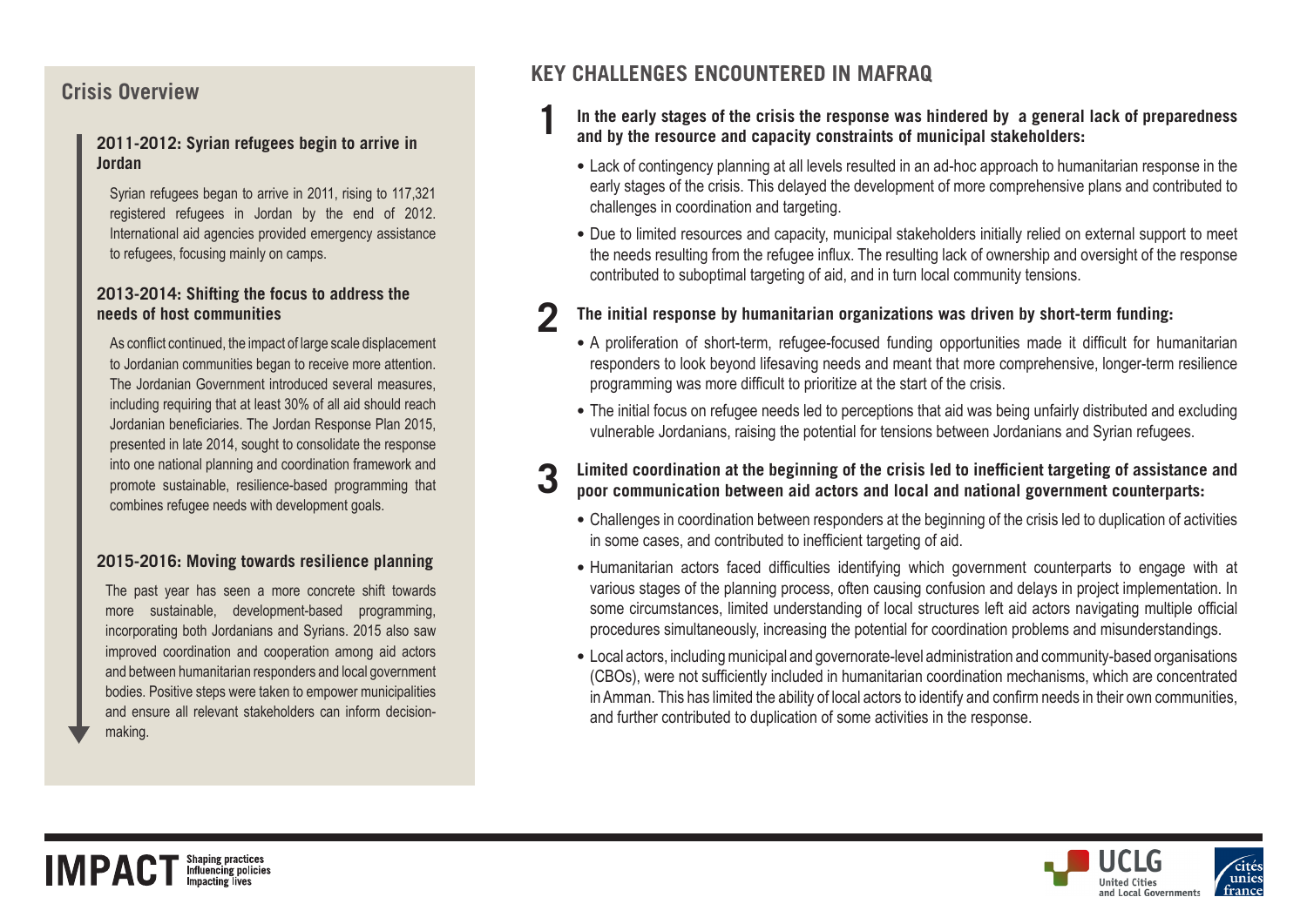# **RECOMMENDATIONS FOR FUTURE URBAN RESPONSES**

### **1 Implement common tools to identify and prioritise vulnerabilities among both refugees and the host community:**

Standardized tools can provide comprehensive information about refugee and host community vulnerability across sectors. Tools should be collaboratively developed and utilised throughout crisis response to mitigate challenges posed by the use of different vulnerability criteria by various actors. This can contribute to efficient management of limited resources and help prioritize vulnerable people and communities.

### **2 Establish coordination structures and processes at the onset of a crisis between local authorities and humanitarian actors:**

National and subnational coordination structures and processes should be identified from the onset of a crisis and institutionalised quickly to enable rapid and efficient coordination among humanitarian actors and with government bodies.

Clear processes should offer ongoing, tracking of activities at national and subnational level and be easily accessible to all involved in the response. This would help avoid duplication of activities, identify response gaps, and enable government institutions to provide oversight of programming relevant to their mandates.

# **3 Ensure that humanitarian action does not exacerbate community tensions by assessing the impact on host communities from the outset and adjusting programming accordingly:**

Assessments of host communities should be conducted at the outset of a crisis to identify vulnerabilities and potential triggers for tension between local populations and new arrivals. Assessments establish a baseline for monitoring impact on host communities and provide information crucial to area-based and developmentfocused programming. They also enable actors to better anticipate and respond to host community needs that may be exacerbated as a crisis becomes more protracted.

**IMPAC** 

# **4 Crisis responders should advocate together for necessary funding and priorities:**

Humanitarian actors on the ground should collaborate to send unified and clear messages regarding funding needs, priorities and desired timeframes to donors. Donors, in turn, should engage in this process and jointly develop a coherent approach to funding the humanitarian response, in line with communicated needs.

# **5 Humanitarian responders should leverage and support local institutions:**

**Shaping practices<br>Influencing policies** 

Humanitarian actors should engage with local institutions and invest in municipal capacities from the onset of a crisis. Consultation with local government actors should be a consistent part of planning and implementation to ensure ownership, identify priority needs on the ground, avoid duplication and promote more complimentary and effective action. Training municipal actors on humanitarian response mechanisms can further ensure productive consultation, strengthen resilience, and promote sustainability.

# **Best practice: Assessing Vulnerability**

### **What: The Vulnerability Assessment Framework**

The Vulnerability Assessment Framework (VAF), developed under the leadership of UNHCR, is a tool for tracking and identifying needs of refugees, thereby providing an opportunity for streamlined targeting.

Despite its utility for targeting refugees, INGO stakeholders mentioned that they are not always able to effectively use the VAF for other needs assessments, due to varying mandates and organizational needs, and because it does not include Jordanians.

# **Best practice: Collecting and sharing information on host communities**

**Who: The Ministry of Social Development (MoSD)**

Since the start of the crisis, humanitarian actors have been able to access the MoSD vulnerability database on Jordanian households. This has been used by a number of humanitarian responders to inform their targeting, although many also reported not being aware of the database's existence.